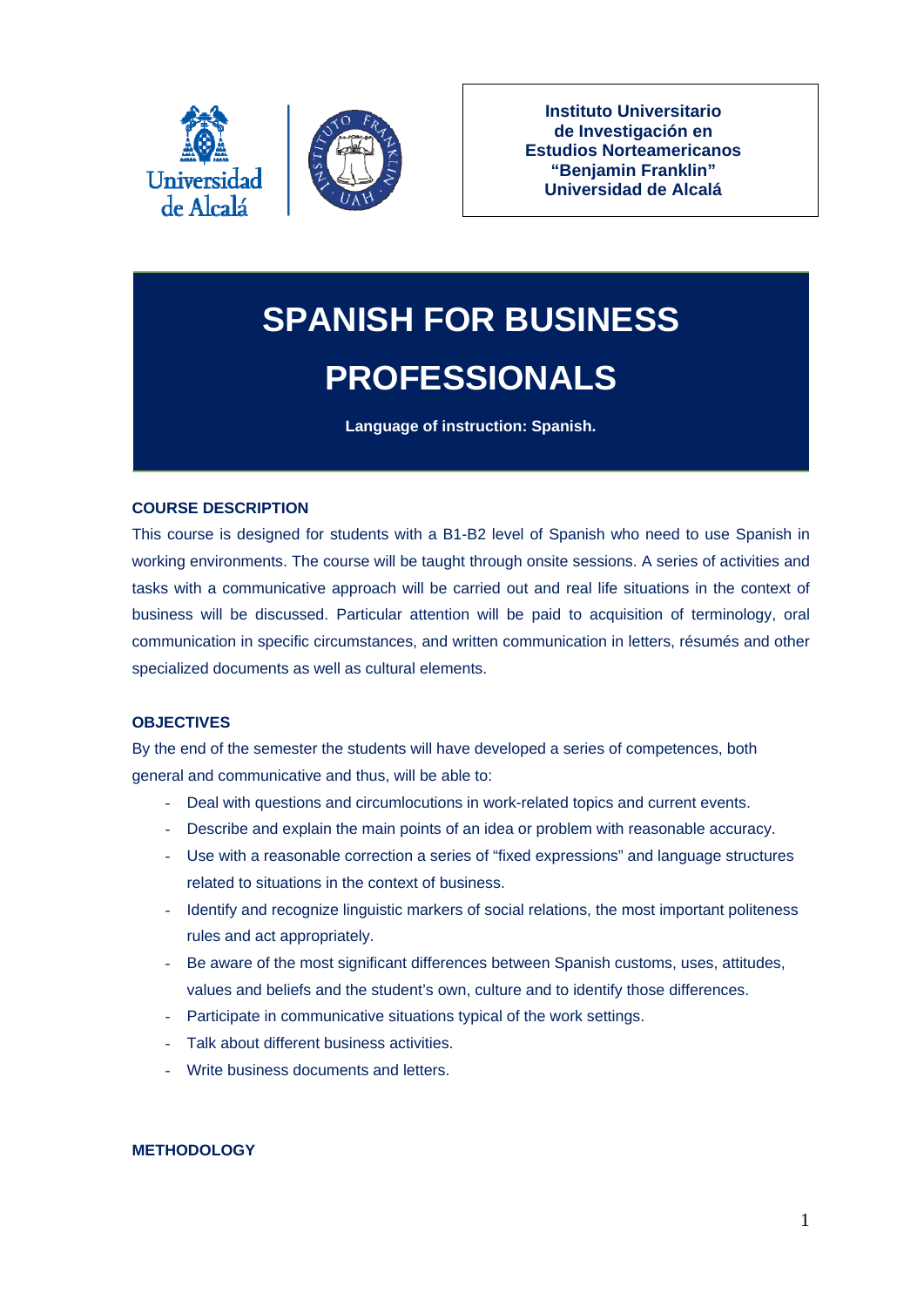This course will be taught using a communicative approach. This didactic method will be used to train students for a real communication - not only in oral situations, but also in writing - with other speakers of Spanish. In order to accomplish that, texts, recordings and real materials will be used in class. Activities that will try to imitate the reality outside the classroom (simulation activities) will also be carried out. The aim of this methodology is to give the students the opportunity to practice both the theoretical content, and improve the attitude and skills of the students, so that they can develop the aforementioned competences.

#### **PREPARING FOR CLASS**

Students must prepare and complete the tasks before each class as indicated in the schedule so that the class runs smoothly. Homework is very important because it will allow the students to anticipate the class. Students will basically have to read the information, complete the comprehension exercises and create a glossary. This task is fundamental as it will help them understand what they learned and thus, follow the pace of the class.

All the assignments must be written on the computer as WORD documents and take into account the following requirements: white paper, A-4, Times New Roman 12 and double space. They must include details such as: name, surname, date (day / month / year) and title of what is submitted. If the assignment is more than two sheets long, number the pages and staple it all. If you write something BY HAND, you must use A-4 white paper without stripes, blue or black pen (never pencil or other colors as other colors are for the Professor). If necessary, use liquid correctors. If you include a photo or an image, cut it with scissors and stick it to a separate sheet and attach it to the task.

#### **EVALUATION**

The evaluation procedures that will be used will attempt to combine different elements in order to make sure that all the students can develop their skills. Ongoing student work will be the main criterion of the evaluation. Consequently, the overall assessment will be based on students' participation in the theoretical and practical sessions, projects and written tests, preparation of oral presentations and participation in the activities of the course. The percentage of the grade that will be assigned to each of the evaluation criteria will be distributed as follows:

- **Class participation (10%)**: Students' active participation in class will be positively valued, since communication in the classroom (both with the other students and the Professor) is important in the communicative approach. Students must participate as much as they can, answering the questions of the Professor but also making comments and giving opinions in the exercises proposed in class.
- **Complementary activities (15%)**: There will be several complementary activities during the onsite sessions to be carried out in groups such as simulation activities which try to imitate reality outside the classroom. The student's participation in these activities will be evaluated positively. In addition, the student must write a 3-5 page essay and research a specific Spanish company. The will use this essay for an oral presentation of the same topic.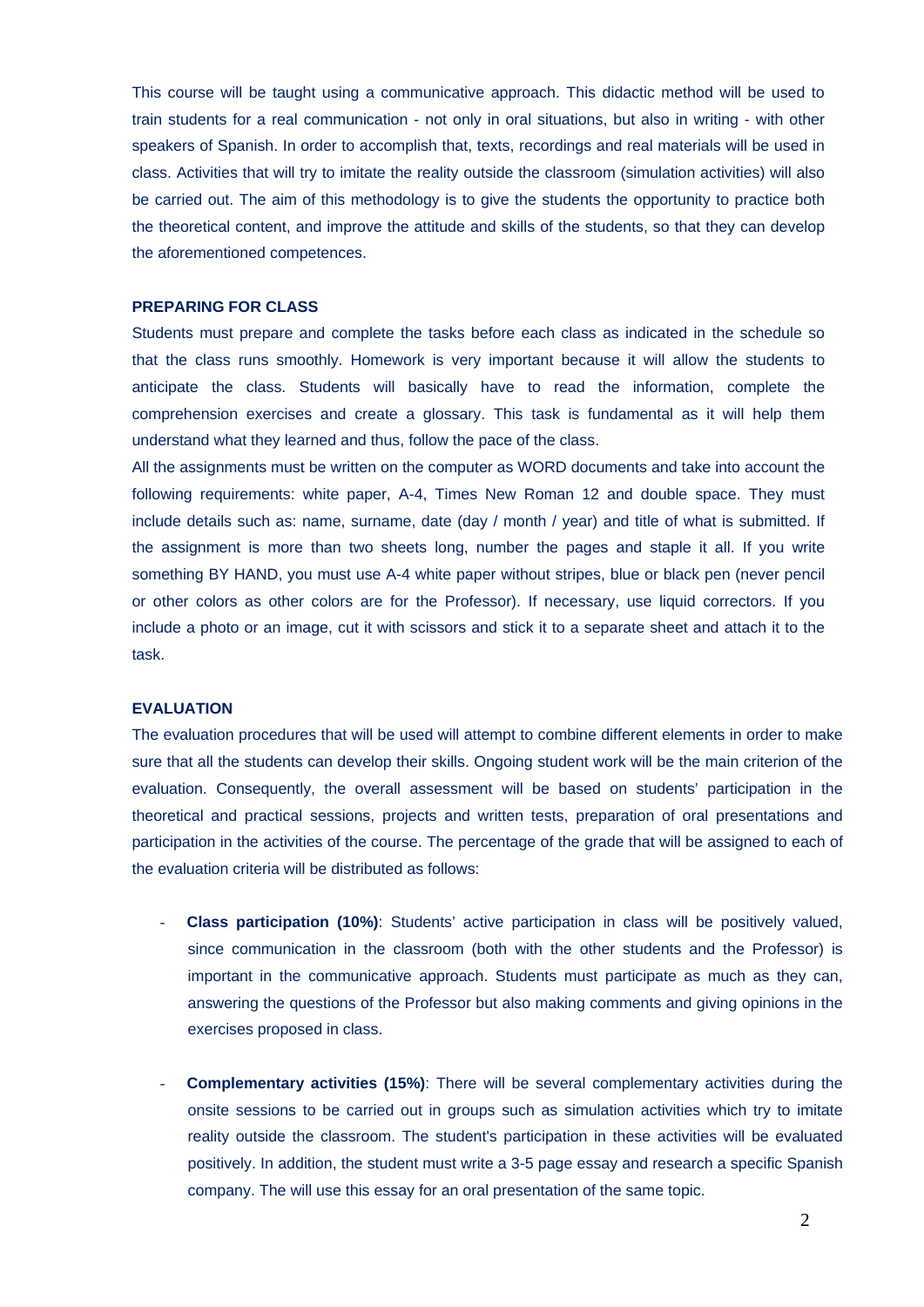- Oral presentation (25%): The essay must be presented orally in class on the days set in the schedule. The objective of the essay is to research a Spanish company and get information about it (legal status, sector to which belongs, clients' profile, etc.) considering the following list. The student will not choose a company. It will be assigned by lots:
	- 1. Central Lechera Asturiana.
	- 2. El Corte Inglés.
	- 3. Hot Hotels.
	- 4. Inbenta.
	- 5. Hoteles Meliá.
	- 6. Indra Sistemas.
	- 7. ACS.
	- 8. INDITEX.
	- 9. Helios.
	- 10. Grupo Faustino.
	- 11. Grupo Siro.
	- 12. Grupo Gullón.
	- 13. ABENGOA.
- 14. Grupo Cortefiel.
- 15. Campofrío.
- 16. Mayoral.
- 17. Grupo DBApparel.
- 18. Banco Santander.
- 19. BBVA.
- 20. John Smith.
- 21. Hispanitas.
- 22. Grupo Osborne.
- 23. Borges.
- 24. Nutrexpa.
- 25. Mercadona.

In the **15-20 minute presentation** the following aspects will be assessed:

- **a) Content and development:** The student must prepare a well-structured presentation. It should introduce the main topic. The main information and ideas must be developed in a coherent and interrelated way. The paper should end with a logical conclusion based on the research that has been carried out.
- **b) Specific language:** The student must present his / her report using specific business terminology and pay special attention to concordance, tenses and use of complex constructions.
- **c) Body language:** The student must show mastery of the subject matter and maintain the attention of the class. Thus, visual contact, intonation and body language are important. The student must demonstrate he/she has an effective way of maintaining the attention of the class. In order to help the student develop this skill it would be interesting that the class participates in its presentation through compression exercises or questions related to the topic.
- **d) Audiovisual aids:** It is very important that the students use audiovisual aids to deliver their oral presentation. Power Point, flashcards, videos, images, newspaper clippings, etc. are recommended. It is also very important that the students do not directly read the information to be displayed. They can use notes but never read their presentation word for word.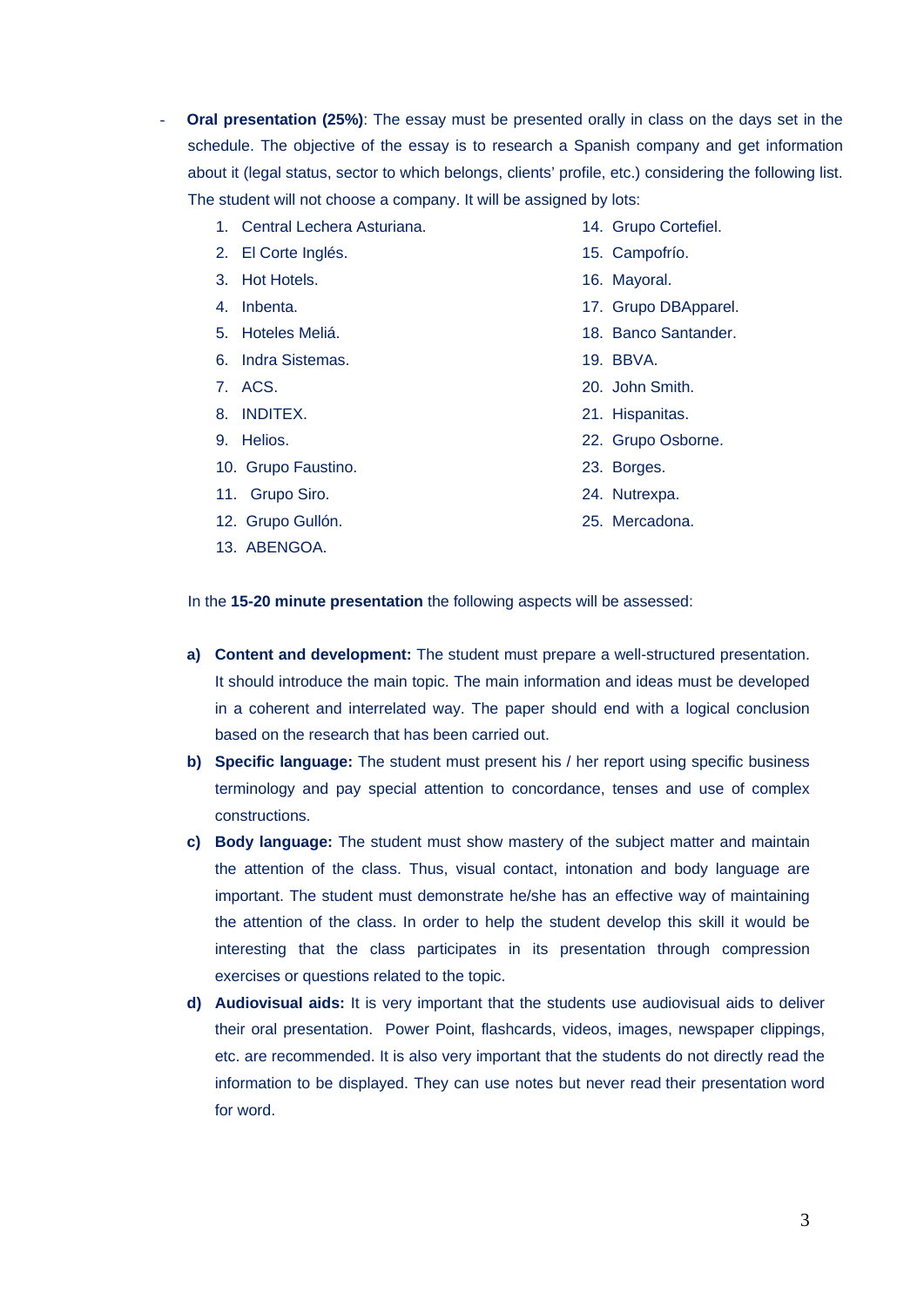- **First exam (midterm) (25%):** In the middle of the course. The exam will take one hour and a half to complete and cover all the content taught up to that moment. There will be no questions for extra credit.
- **Second exam (final) (25%):** There will be a final exam at the end of the course. The exam will take one hour and a half to complete. There will be no questions for extra credit.

**For any attempt of copying or plagiarism in the exam, the student will fail the course (grade 0) and he/she will not have the right to any kind of remedial exams.** 

## **ATTENDANCE**

Class attendance is MANDATORY. If the student is absent for more than the allowed limit (**one class absence in the June program and two absences in the fall and spring programs**), the final grade will reflect a decrease of **10 points** for each non-attendance that has not been excused by a doctor's certificate or by your Program Director. It is the individual responsibility of the student to make up any missed content about the subject taught in class the day the student was absent.

| <b>CLASS SCHEDULE</b>                                                                           |                                                                          |
|-------------------------------------------------------------------------------------------------|--------------------------------------------------------------------------|
| <b>TOPICS</b>                                                                                   | <b>ASSIGNMENTS</b>                                                       |
| Overview of the course<br>Read the syllabus<br>Oral presentation. Assignment of Company by lots |                                                                          |
| Unit 1: la nueva empresa.                                                                       | Social network activity                                                  |
| Unit 2: Working for a company                                                                   | Curriculum in Spanish / Job offers, letter of<br>objection/presentation. |
| <b>Unit 3: Human resources</b>                                                                  | Pages 42 and 43                                                          |
| <b>Unit 3: Human resources</b>                                                                  | Pages 44 and 45                                                          |
| Unit 4: Consumers and products.                                                                 | Page 55 and exercises<br>Page 56 (2, 3 y 4)                              |
| Unit 4: Consumers and products.                                                                 | Find an ad in a journal or a magazine and analyze<br>it.                 |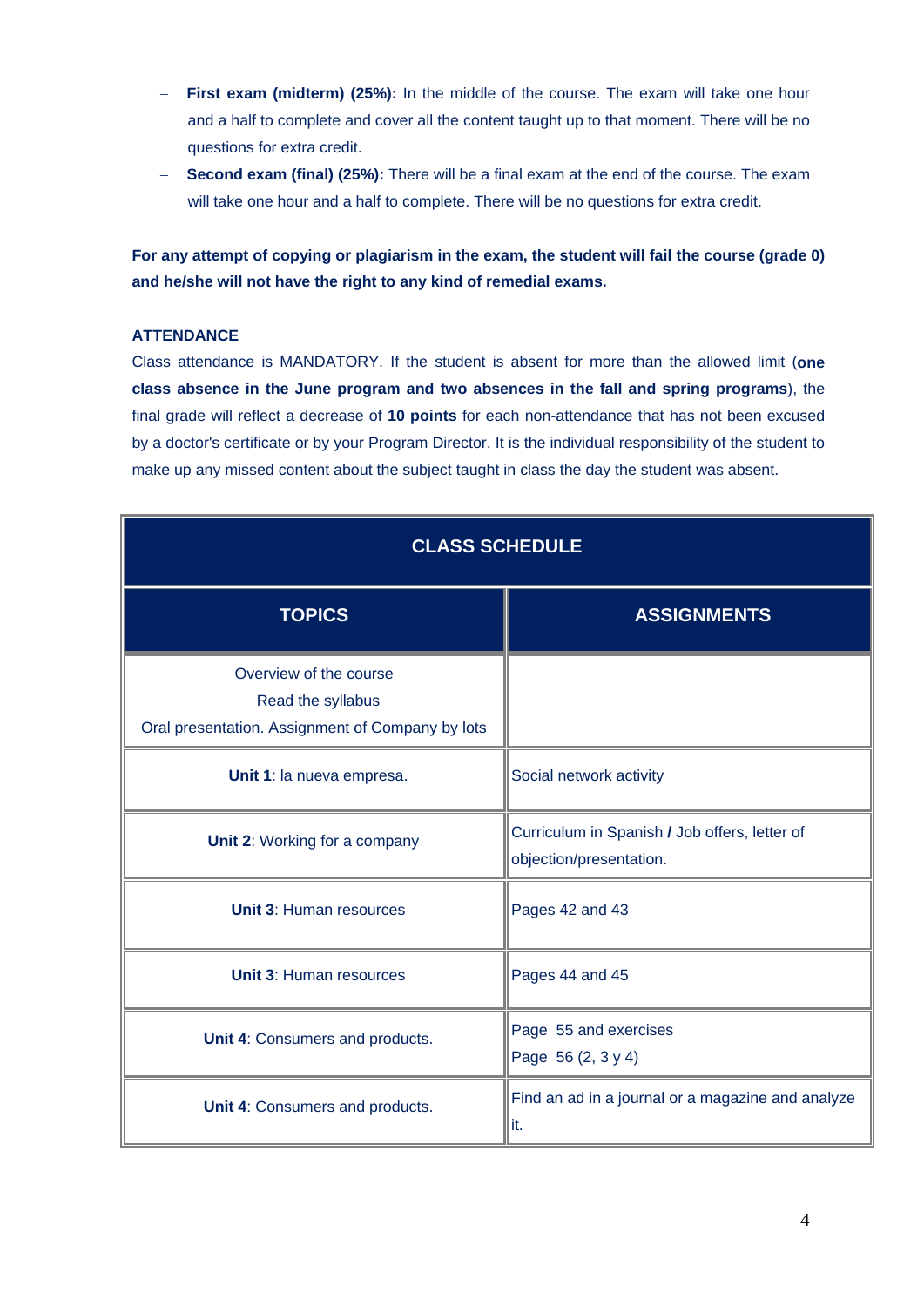| <b>Unit 5: Communication</b>                             | Page 69                   |
|----------------------------------------------------------|---------------------------|
| <b>QUESTIONS and details about the exam</b><br>Mock-exam |                           |
| <b>MIDTERM EXAM</b>                                      |                           |
| <b>Review for the exam</b>                               |                           |
| <b>Unit 6: Money</b>                                     | Pages 78 and 79           |
| Unit 7: Strategies.                                      | Page 90                   |
| Unit 7: Strategies.                                      | Page 91                   |
| <b>Unit 8: International Trade.</b>                      | Pages 101 (1 and 2)       |
| <b>Unit 8: International Trade</b>                       | Pages 102-103-104 (2)     |
| Unit 9: Conflict management.                             | Prepare oral presentation |
| <b>Simulation activities (review)</b>                    |                           |
| Unit 10: Challenges and success of a company.            | Page 126                  |
| Unit 10: Challenges and success of a company.            | Finish glossary activity  |
| <b>Oral presentations</b>                                |                           |
| <b>QUESTIONS and details about the exam</b><br>Mock-exam |                           |
| <b>FINAL EXAM</b>                                        |                           |

**NOTE: This syllabus is subject to change. The final syllabus will be given to students on the first day of class.**